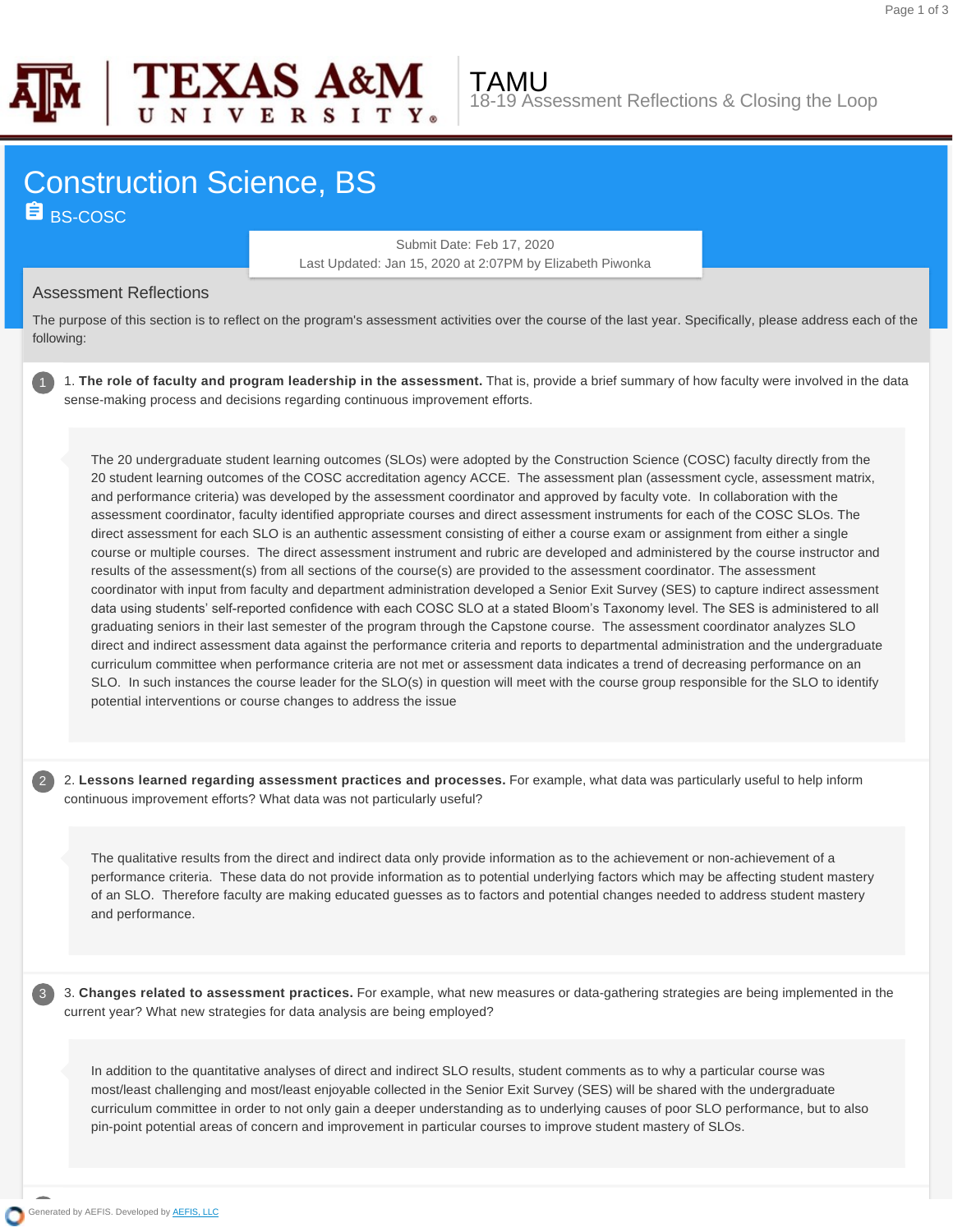|                  | The role of faculty and program leadership in assessment is sufficiently described                                                                                                                                                                                                                                                                                                                                                                                                                                                                                                                                                                                                          |  |
|------------------|---------------------------------------------------------------------------------------------------------------------------------------------------------------------------------------------------------------------------------------------------------------------------------------------------------------------------------------------------------------------------------------------------------------------------------------------------------------------------------------------------------------------------------------------------------------------------------------------------------------------------------------------------------------------------------------------|--|
|                  | Yes —                                                                                                                                                                                                                                                                                                                                                                                                                                                                                                                                                                                                                                                                                       |  |
|                  | Lessons learned regarding assessment practices and processes are sufficiently described                                                                                                                                                                                                                                                                                                                                                                                                                                                                                                                                                                                                     |  |
|                  | $Yes$ $\rightarrow$                                                                                                                                                                                                                                                                                                                                                                                                                                                                                                                                                                                                                                                                         |  |
|                  | Changes related to assessment practices are sufficiently described                                                                                                                                                                                                                                                                                                                                                                                                                                                                                                                                                                                                                          |  |
|                  | $Yes =$                                                                                                                                                                                                                                                                                                                                                                                                                                                                                                                                                                                                                                                                                     |  |
|                  | Feedback on Reflections:                                                                                                                                                                                                                                                                                                                                                                                                                                                                                                                                                                                                                                                                    |  |
|                  | <b>Great response!</b>                                                                                                                                                                                                                                                                                                                                                                                                                                                                                                                                                                                                                                                                      |  |
| Closing the Loop |                                                                                                                                                                                                                                                                                                                                                                                                                                                                                                                                                                                                                                                                                             |  |
|                  | The purpose of this section is to reflect on the impact of previously implemented action plans or continuous improvement strategies. Identify at least one<br>specific previously implemented action plan for which the targeted student learning outcome has since been assessed. That is, the action plan you<br>discuss here should (a) be focused on improving student learning and (b) be fully implemented; and (c) the program should have assessed the learning<br>outcome again in order to report the subsequent findings after implementation. (Please note that this may mean you will be providing an update on an<br>action plan from 2 or 3 years ago, which is acceptable.) |  |
|                  | 1. Briefly describe the targeted student learning outcome(s) and the specific assessment finding(s) that prompted the development of the<br>action plan(s).                                                                                                                                                                                                                                                                                                                                                                                                                                                                                                                                 |  |
|                  | The targeted SLO was SLO 8 Analyze methods, materials, and equipment used to construct projects. The action plan was developed<br>because direct assessment scores dropped approximately 7 percentage points from 74.43% in AY 16/17 to 67.23% in AY 17/18. The<br>AY 17/18 direct assessment score was also below the acceptable performance criteria of 70%.                                                                                                                                                                                                                                                                                                                              |  |
|                  | 2. Describe the action plan(s) that was/were implemented, including contextual information such as what changes were made, when they were<br>made, etc.                                                                                                                                                                                                                                                                                                                                                                                                                                                                                                                                     |  |
|                  | The action plan for SLO 8 was to place greater emphasis on helping students make the connection between the material and its<br>application and factors that influence it through teaching strategies such as increased use of problem solving, examples, and real-world<br>scenarios. During AY 18/19 instructors of COSC 325 & 326 (mechanical, electrical, and plumbing systems - MEP I & II) increased<br>emphasis of the proposed strategies.                                                                                                                                                                                                                                          |  |
|                  | 3. Summarize subsequently gathered assessment data used to determine whether or not the action plan(s) described above led to improvements<br>in the targeted learning outcome(s). Do the findings suggest the targeted student learning outcome(s) was/were strengthened? How do you<br>know? What's next?                                                                                                                                                                                                                                                                                                                                                                                 |  |